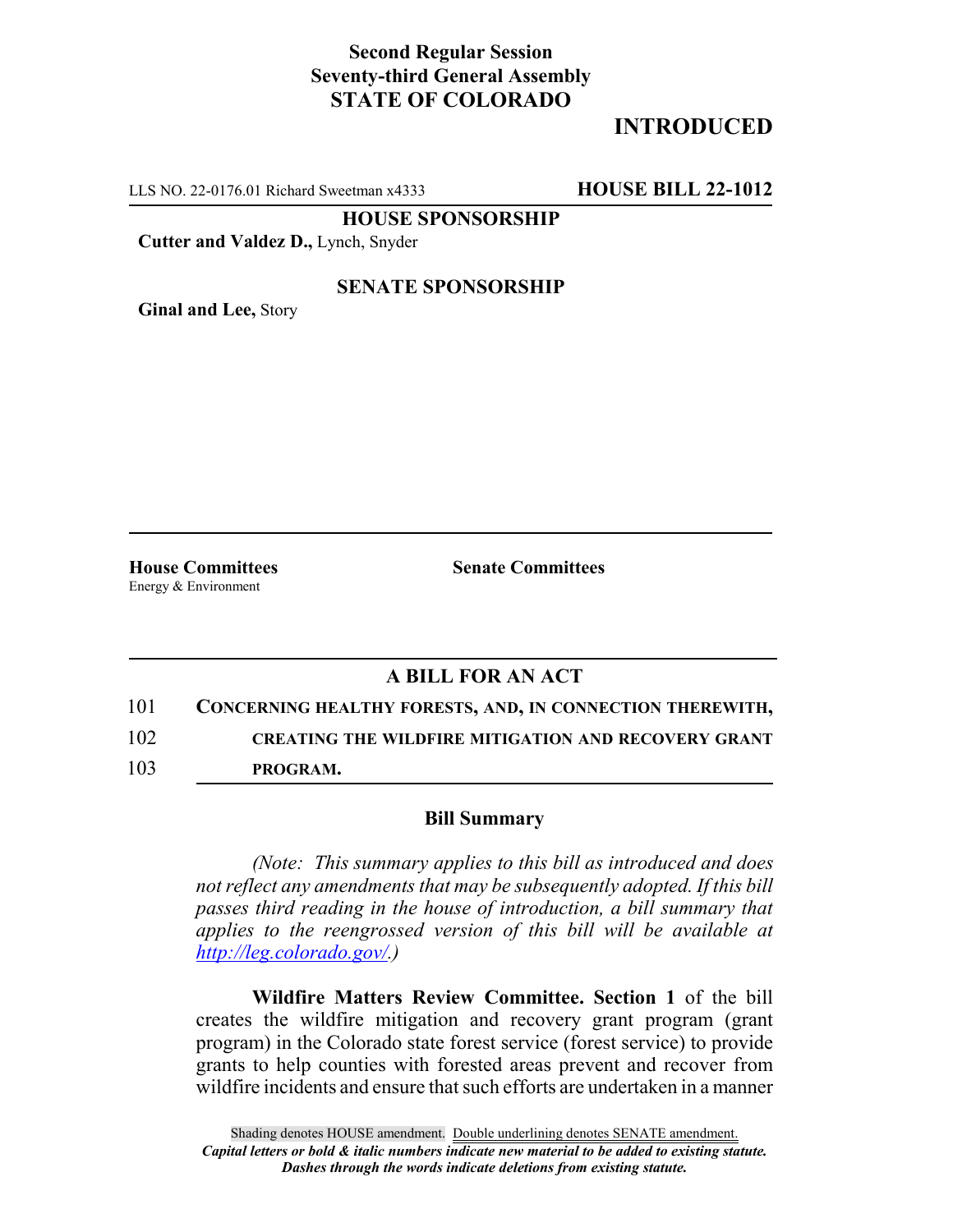that reduces the amount of carbon that enters the atmosphere. In expending grant money, a county, to the extent practicable, shall ensure that biomass that is removed from forests is recycled or disposed of in a manner that reduces the amount of carbon that enters the atmosphere.

The forest service shall administer the grant program and, subject to available appropriations, award grants out of money annually appropriated to the forest service for the grant program. The forest service shall review grant applications in consultation with the division of fire prevention and control in the department of public safety and with the Colorado forest health council in the department of natural resources.

The grant program is repealed, effective September 1, 2028. Before the repeal, the grant program is scheduled for a sunset review by the department of regulatory agencies. **Section 2** schedules this review.

1 *Be it enacted by the General Assembly of the State of Colorado:*

2 **SECTION 1.** In Colorado Revised Statutes, **add** 23-31-318 as 3 follows:

 **23-31-318. Wildfire mitigation and recovery grant program - grant program created - applications - awards - reports - funding - repeal.** (1) (a) THERE IS HEREBY CREATED IN THE COLORADO STATE FOREST SERVICE THE WILDFIRE MITIGATION AND RECOVERY GRANT PROGRAM, REFERRED TO IN THIS SECTION AS THE "GRANT PROGRAM", TO PROVIDE GRANTS IN ORDER TO:

 (I) HELP COUNTIES WITH FORESTED AREAS PREVENT AND RECOVER FROM WILDFIRE INCIDENTS BY REMOVING DEADWOOD AND OTHER POTENTIAL WILDFIRE FUEL AS WELL AS DEBRIS THAT HAS RESULTED FROM A WILDFIRE INCIDENT; AND

- 14 (II) ENSURE THAT SUCH EFFORTS ARE UNDERTAKEN IN A MANNER
- 15 THAT REDUCES THE AMOUNT OF CARBON THAT ENTERS THE ATMOSPHERE.
- 16 (b) GRANT RECIPIENTS MAY USE THE MONEY RECEIVED THROUGH
- 17 THE GRANT PROGRAM FOR THE FOLLOWING PURPOSES:
- 18 (I) TO PURCHASE OR LEASE EQUIPMENT, INCLUDING MOBILE WOOD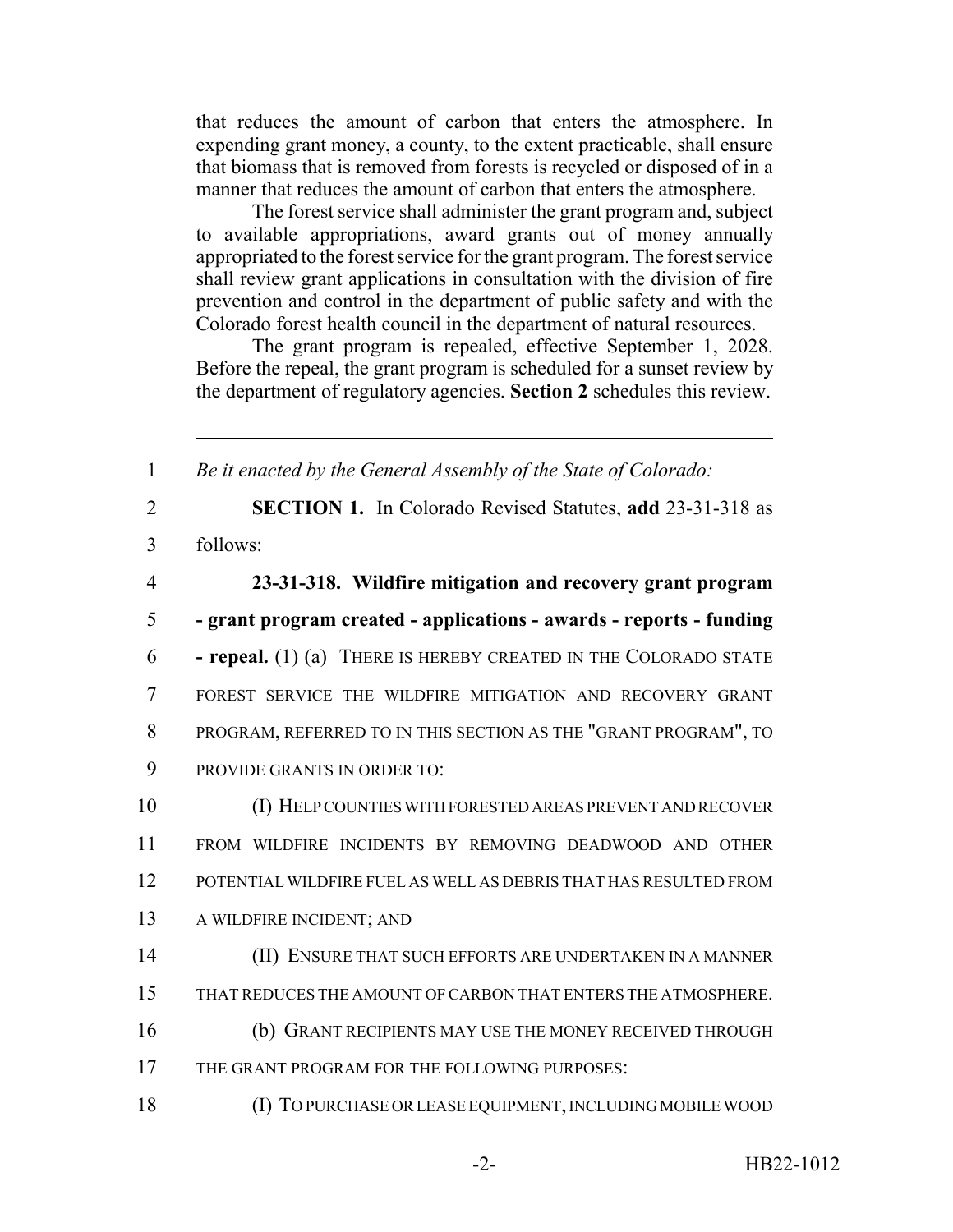CHIPPERS, TO ASSIST WITH THE REMOVAL OF DEADWOOD AND OTHER POTENTIAL WILDFIRE FUEL AS WELL AS DEBRIS THAT HAS RESULTED FROM A WILDFIRE INCIDENT;

 (II) TO HIRE AND COMPENSATE LABORERS TO ASSIST WITH THE REMOVAL OF DEADWOOD AND OTHER POTENTIAL WILDFIRE FUEL AS WELL AS DEBRIS THAT HAS RESULTED FROM A WILDFIRE INCIDENT; AND

 (III) TO INITIATE AND MAINTAIN REFORESTATION EFFORTS, INCLUDING THE PLANTING OF TREE SEEDLINGS, AFTER A WILDFIRE INCIDENT.

 (c) IN EXPENDING GRANT MONEY AS DESCRIBED IN SUBSECTION (1)(b) OF THIS SECTION, A COUNTY, TO THE EXTENT PRACTICABLE, SHALL ENSURE THAT BIOMASS THAT IS REMOVED FROM FORESTS IS RECYCLED OR DISPOSED OF IN A MANNER THAT REDUCES THE AMOUNT OF CARBON THAT ENTERS THE ATMOSPHERE, INCLUDING THE SALE OR DONATION OF:

(I) SALVAGEABLE TIMBER;

 (II) UNSALVAGEABLE TIMBER THAT IS REDUCED TO CHIP OR PELLET FORM; AND

 (III) UNSALVAGEABLE BIOMASS THAT HAS BEEN RENDERED AS SUITABLE FOR COMPOSTING.

20 (d) THE COLORADO STATE FOREST SERVICE SHALL ADMINISTER THE GRANT PROGRAM AND, SUBJECT TO AVAILABLE APPROPRIATIONS, SHALL AWARD GRANTS AS PROVIDED IN THIS SECTION. GRANTS SHALL BE PAID OUT OF MONEY ANNUALLY APPROPRIATED FOR THE GRANT PROGRAM, 24 AS DESCRIBED IN SUBSECTION (4) OF THIS SECTION.

 (2) (a) TO RECEIVE A GRANT, A BOARD OF COUNTY COMMISSIONERS MUST SUBMIT AN APPLICATION ON BEHALF OF ITS COUNTY TO THE COLORADO STATE FOREST SERVICE. AT A MINIMUM, THE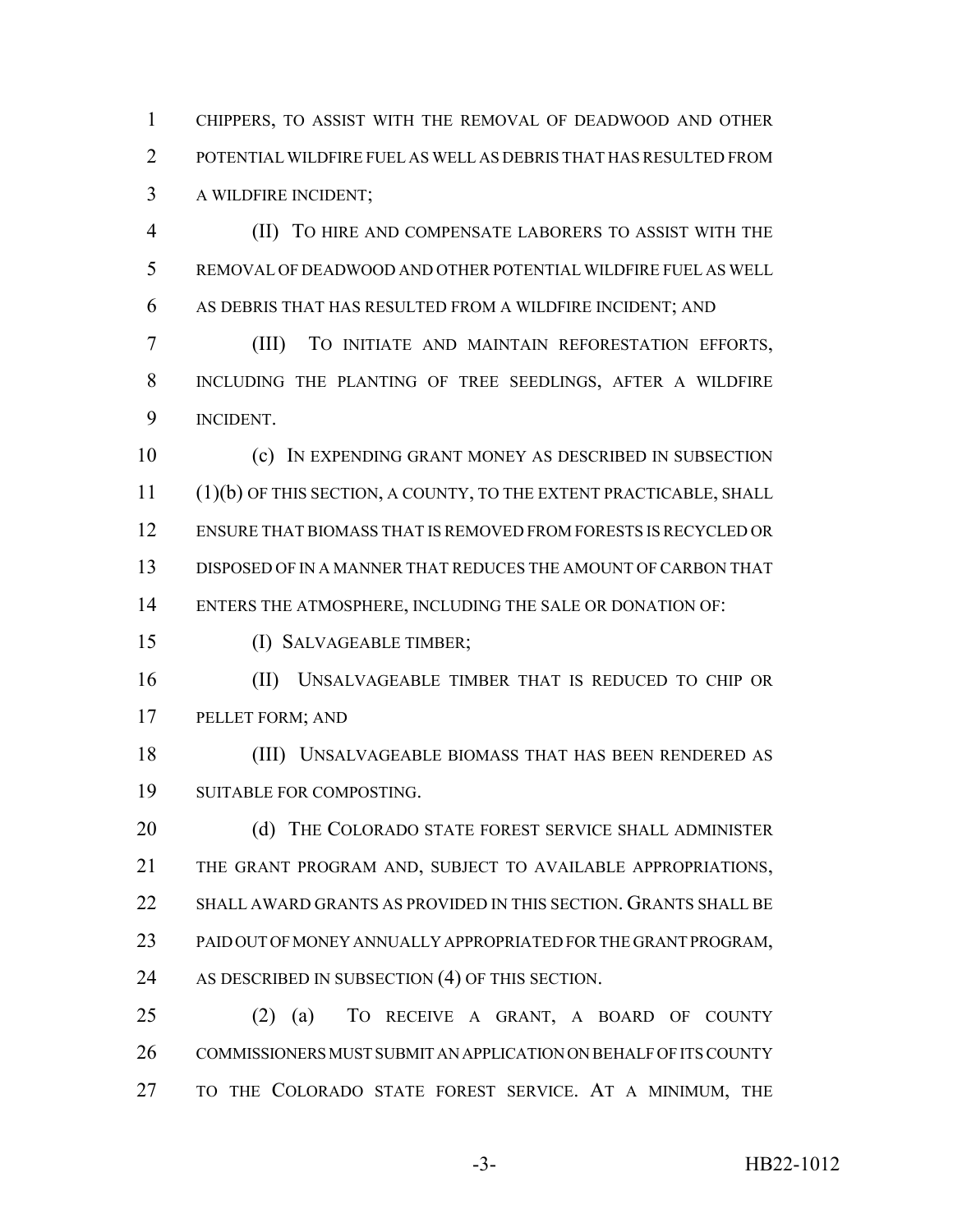APPLICATION MUST INCLUDE THE FOLLOWING INFORMATION:

 (I) THE NAME OF THE COUNTY AND THE PORTION OF THE COUNTY IN WHICH THE COUNTY PLANS TO IMPLEMENT WILDFIRE MITIGATION OR RECOVERY EFFORTS; AND

 (II) THE AMOUNT OF GRANT MONEY THAT THE COUNTY SEEKS, INCLUDING AN ITEMIZATION OF HOW THE COUNTY PLANS TO SPEND SUCH MONEY.

 (b) THE COLORADO STATE FOREST SERVICE SHALL REVIEW GRANT APPLICATIONS IN CONSULTATION WITH THE DIVISION OF FIRE PREVENTION AND CONTROL IN THE DEPARTMENT OF PUBLIC SAFETY AND THE COLORADO FOREST HEALTH COUNCIL CREATED IN SECTION 23-31-316.IN AWARDING GRANTS, THE COLORADO STATE FOREST SERVICE SHALL CONSIDER THE INPUT OF THE DIRECTOR OF THE DIVISION OF FIRE PREVENTION AND CONTROL AND THE INPUT OF THE COLORADO FOREST HEALTH COUNCIL.

 (c) THE COLORADO STATE FOREST SERVICE SHALL DISTRIBUTE THE GRANT MONEY WITHIN THIRTY DAYS AFTER THE COLORADO STATE FOREST SERVICE AWARDS A GRANT.

 (3) (a) ON OR BEFORE NOVEMBER 1, 2022, AND ON OR BEFORE NOVEMBER 1 EACH YEAR THEREAFTER, EACH COUNTY THAT RECEIVES A GRANT THROUGH THE GRANT PROGRAM SHALL SUBMIT A REPORT TO THE COLORADO STATE FOREST SERVICE. AT A MINIMUM, THE REPORT MUST INCLUDE AN ITEMIZATION OF HOW THE GRANT MONEY WAS EXPENDED.

 (b) ON OR BEFORE JANUARY 1, 2023, AND ON OR BEFORE JANUARY 1 EACH YEAR THEREAFTER FOR THE DURATION OF THE GRANT PROGRAM, THE COLORADO STATE FOREST SERVICE SHALL SUBMIT A SUMMARIZED REPORT CONCERNING THE GRANT PROGRAM TO THE AGRICULTURE AND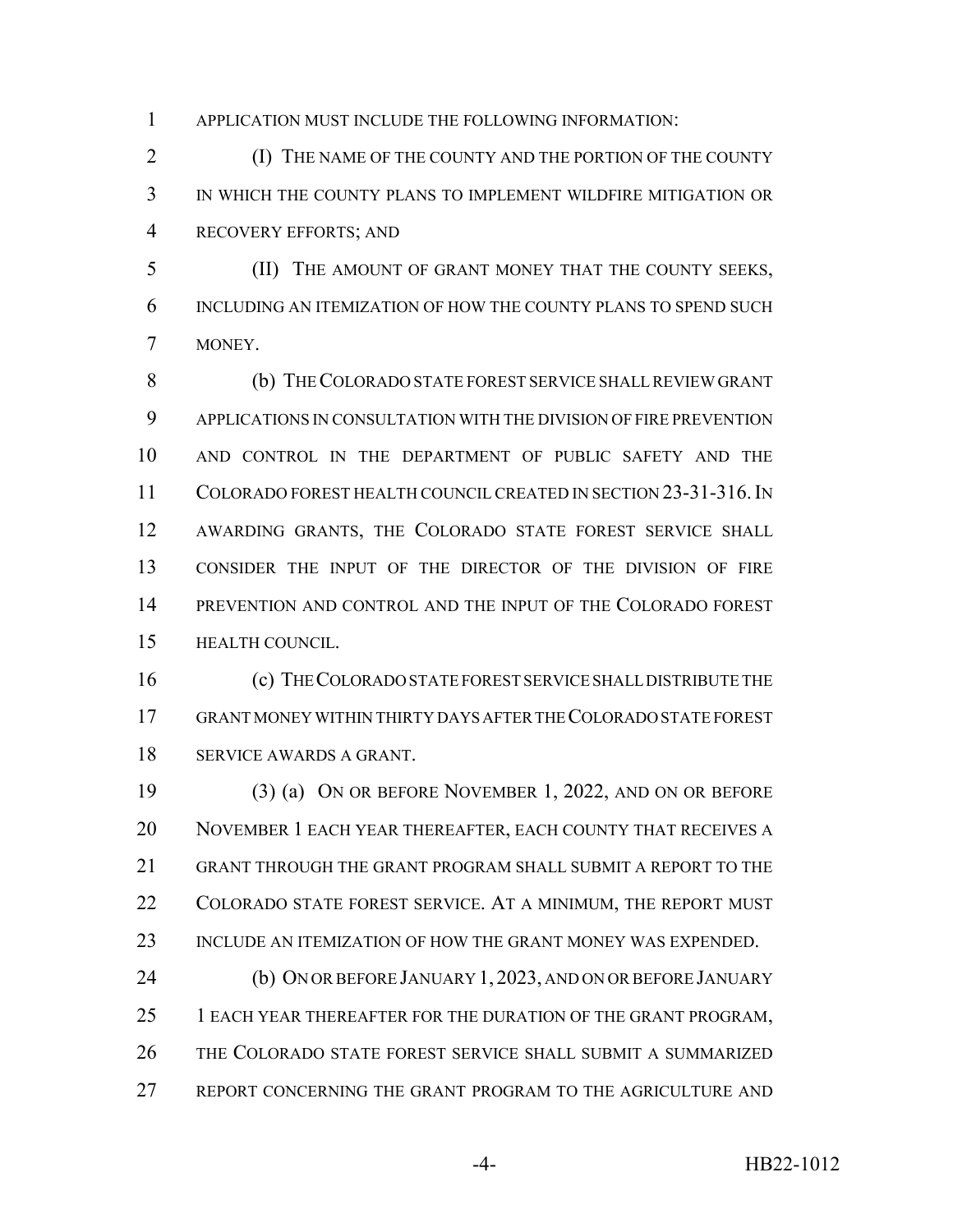NATURAL RESOURCES COMMITTEE OF THE SENATE AND THE ENERGY AND ENVIRONMENT COMMITTEE OF THE HOUSE OF REPRESENTATIVES, OR ANY SUCCESSOR COMMITTEES, AND TO THE GOVERNOR. AT A MINIMUM, THE REPORT MUST INCLUDE IDENTIFICATION OF EACH COUNTY THAT WAS AWARDED A GRANT DURING THE PREVIOUS TWELVE MONTHS, THE AMOUNT OF EACH GRANT, AND HOW THE GRANT MONEY WAS USED BY THE COUNTY. (c) NOTWITHSTANDING SECTION 24-1-136 (11)(a)(I), THE REPORTING REQUIREMENTS SET FORTH IN THIS SUBSECTION (3) CONTINUE UNTIL THE GRANT PROGRAM REPEALS PURSUANT TO SUBSECTION (5) OF THIS SECTION.

 (4) (a) THE GENERAL ASSEMBLY SHALL ANNUALLY APPROPRIATE MONEY FROM THE GENERAL FUND TO THE COLORADO STATE UNIVERSITY 13 SYSTEM, FOR ALLOCATION TO THE COLORADO STATE FOREST SERVICE TO IMPLEMENT THE GRANT PROGRAM.THE COLORADO STATE FOREST SERVICE MAY USE UP TO THREE PERCENT OF THE MONEY ANNUALLY APPROPRIATED FOR THE GRANT PROGRAM TO PAY THE DIRECT AND INDIRECT COSTS THAT THE COLORADO STATE FOREST SERVICE INCURS IN ADMINISTERING THE GRANT PROGRAM.

 (b) ANY MONEY THAT IS APPROPRIATED TO THE COLORADO STATE 20 FOREST SERVICE PURSUANT TO SUBSECTION  $(4)(a)$  OF THIS SECTION AND NOT EXPENDED BY THE COLORADO STATE FOREST SERVICE IN THE STATE FISCAL YEAR FOR WHICH IT IS APPROPRIATED REMAINS WITH THE COLORADO STATE FOREST SERVICE TO IMPLEMENT THE GRANT PROGRAM IN THE FOLLOWING STATE FISCAL YEAR AND DOES NOT REVERT TO THE GENERAL FUND.

 (5) THIS SECTION IS REPEALED, EFFECTIVE SEPTEMBER 1, 2028. 27 BEFORE THE REPEAL, THE GRANT PROGRAM IS SCHEDULED FOR REVIEW IN